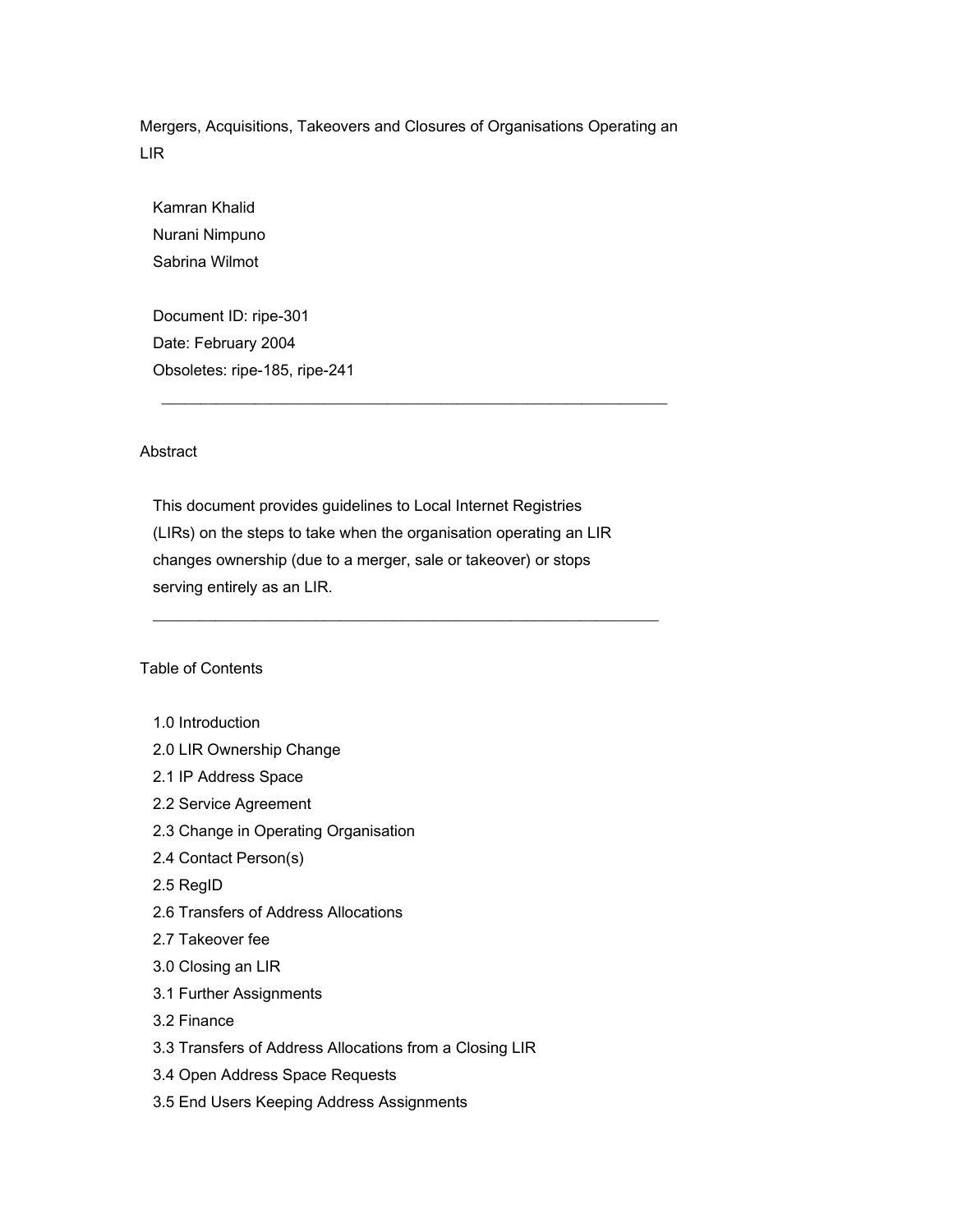- 3.6 Continued Internet Connectivity to End Users
- 3.7 Discontinued Internet Connectivity to End Users
- 3.8 Database Responsibilities
- 3.9 Unassigned Address Space
- 4.0 When an LIR is Closed by the RIPE NCC

# 1.0 Introduction

 When an organisation or company operating an LIR changes ownership status or stops serving as an LIR there are financial, IP address space and RIPE Database issues that need resolving. Therefore, the RIPE NCC must always be contacted when an LIR changes ownership or closes.

# 2.0 LIR Ownership Change

 In the case of an LIR ownership change, the LIR should contact the RIPE NCC at [lir-help@ripe.net.](mailto:lir-help@ripe.net)

 Only registered LIR contact person(s) can discuss the change of an LIR ownership with the RIPE NCC.

 The following steps are required to change the organisation operating an LIR:

- 1. Clarify the type of change:
	- A takeover of one LIR by another LIR, closing one of the LIRs.
	- A takeover of one LIR by another LIR, both remain open.
	- A takeover of an LIR by a non-LIR.

2. Outline the details of the change, stating:

- The reason for the change of organisation.
- The name of the company/companies involved.
- The number of LIRs affected by the change.
- The RegID(s) of the LIR(s) affected by the change.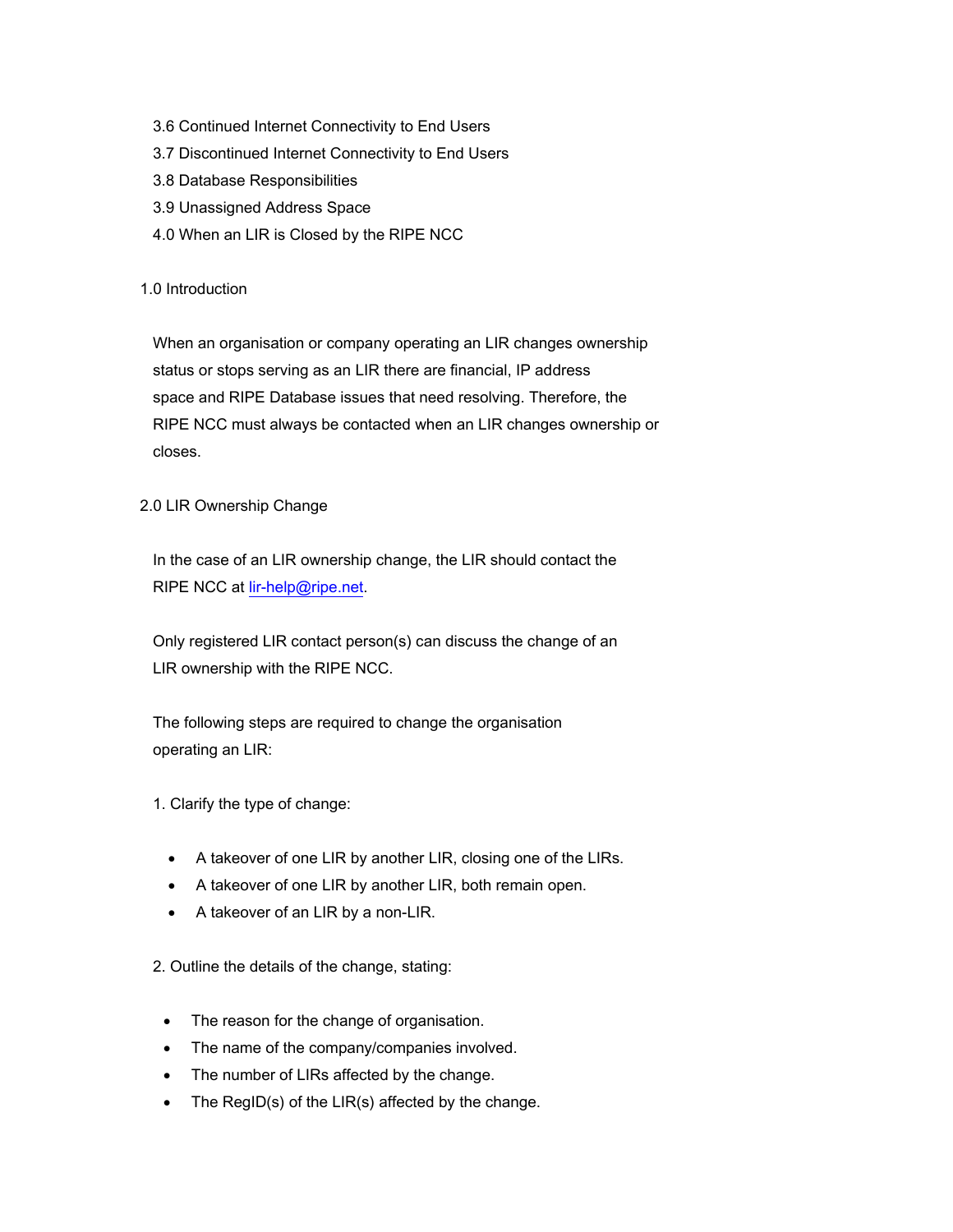# 3. Present the following documents to the RIPE NCC:

- Confirmation from all parties agreeing to the change (See section 2.3).
- Updated list of contact person(s) (See section 2.4).
- Updated billing e-mail contact details, including any changes to VAT number.
- A new service agreement, if applicable (See section 2.2).
- Legal documentation supporting the name change, if applicable (See section 2.2).
- Overview of utilisation in all allocations (See section 2.6).

# 2.1 IP Address Space

 Following any type of change (such as mergers, acquisitions or takeovers) of an organisation operating an LIR, the RIPE NCC will review the status of any IP address allocations that are held by the new organisation.

# 2.2 Service Agreement

 When an organisation operating an LIR changes ownership, a new service agreement may need to be signed. The RIPE NCC will need to request a new service agreement from the new owners if:

- The organisation operating the LIR changes name, or
- The LIR wishes to change their RegID.

 The registration documentation from the relevant Chamber of Commerce, or its country equivalent, supporting the name change must be submitted to the RIPE NCC.

 The Standard RIPE NCC Service Agreement is available from the RIPE Document Store at:

http://www.ripe.net/ripe/docs/service-agreement.html

 If the organisation operating the LIR does not change its name and keeps the original RegID, the LIR can continue operating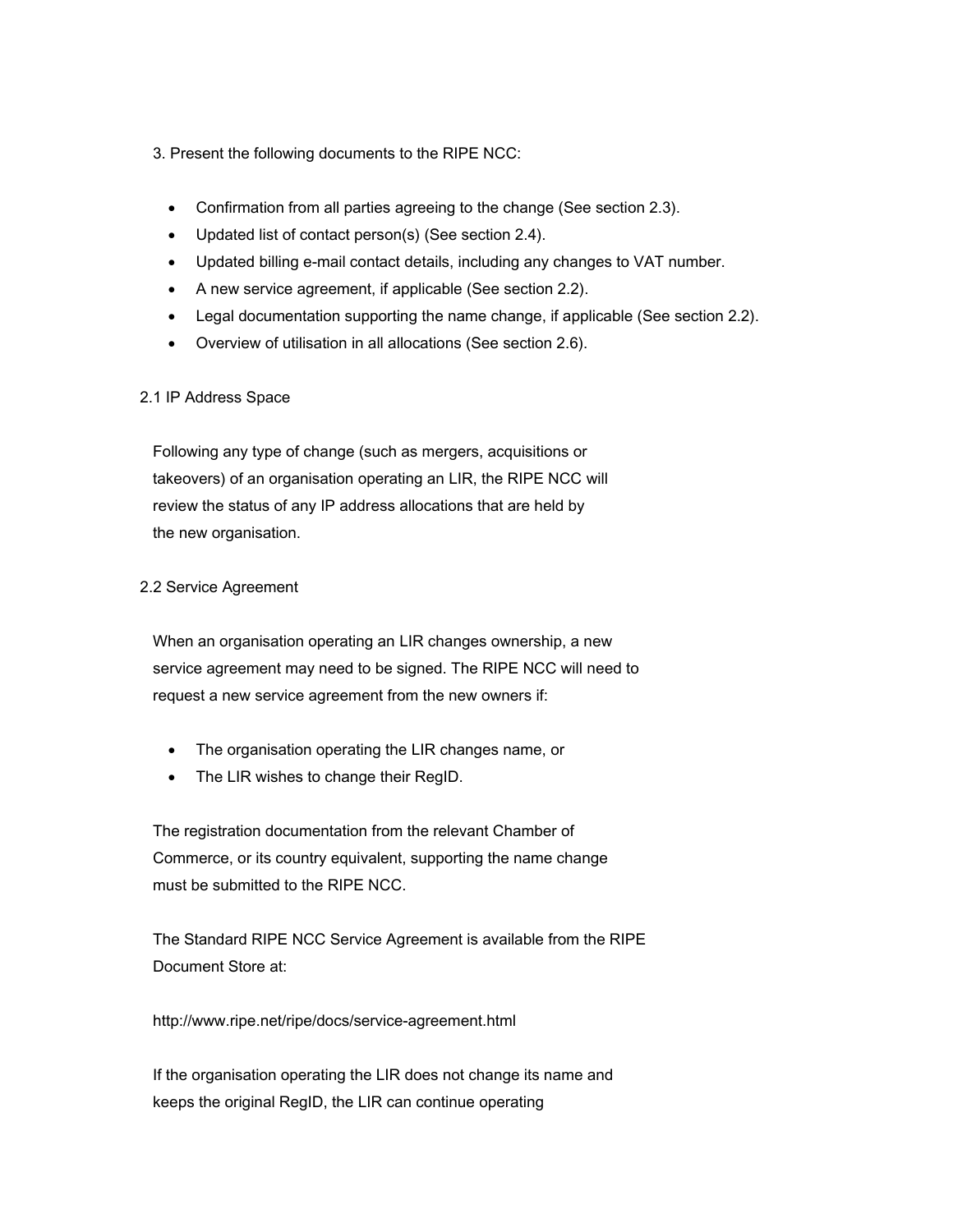under the same service agreement.

# 2.3 Change in Operating Organisation

 In cases where an organisation operating an LIR takes over one or more LIRs, confirmation of the takeover from all parties involved or their legal successors must be included.

# 2.4 Contact Person(s)

 It is very important to notify the RIPE NCC, if there is a change of contact person(s). This is essential, as only registered contact person(s) can submit Internet resource requests to the RIPE NCC and provide updates to our internal registry files.

 If the contact person(s) of the affected LIR has changed, the RIPE NCC may adjust the Assignment Window of the LIR until the contact person(s) is up-to-date with RIPE NCC procedures and RIPE community policies.

 If there are no current registered contacts remaining with the LIR, a fax signed by the Managing Director of the LIR on organisation letterhead is required to implement these changes. These changes should include the new registered contact person(s) for the LIR.

## 2.5 RegID

 It is not necessary to obtain a new Registry Identifier (RegID) if the name of the organisation that operates the LIR changes. The RegID is merely an internal identifier used by the RIPE NCC to distinguish the various LIRs. It does not have to correspond to the legal name of the organisation operating the LIR.

 If an LIR insists on changing their RegID, a fee corresponding to the sign-up fee for a new LIR will be charged to cover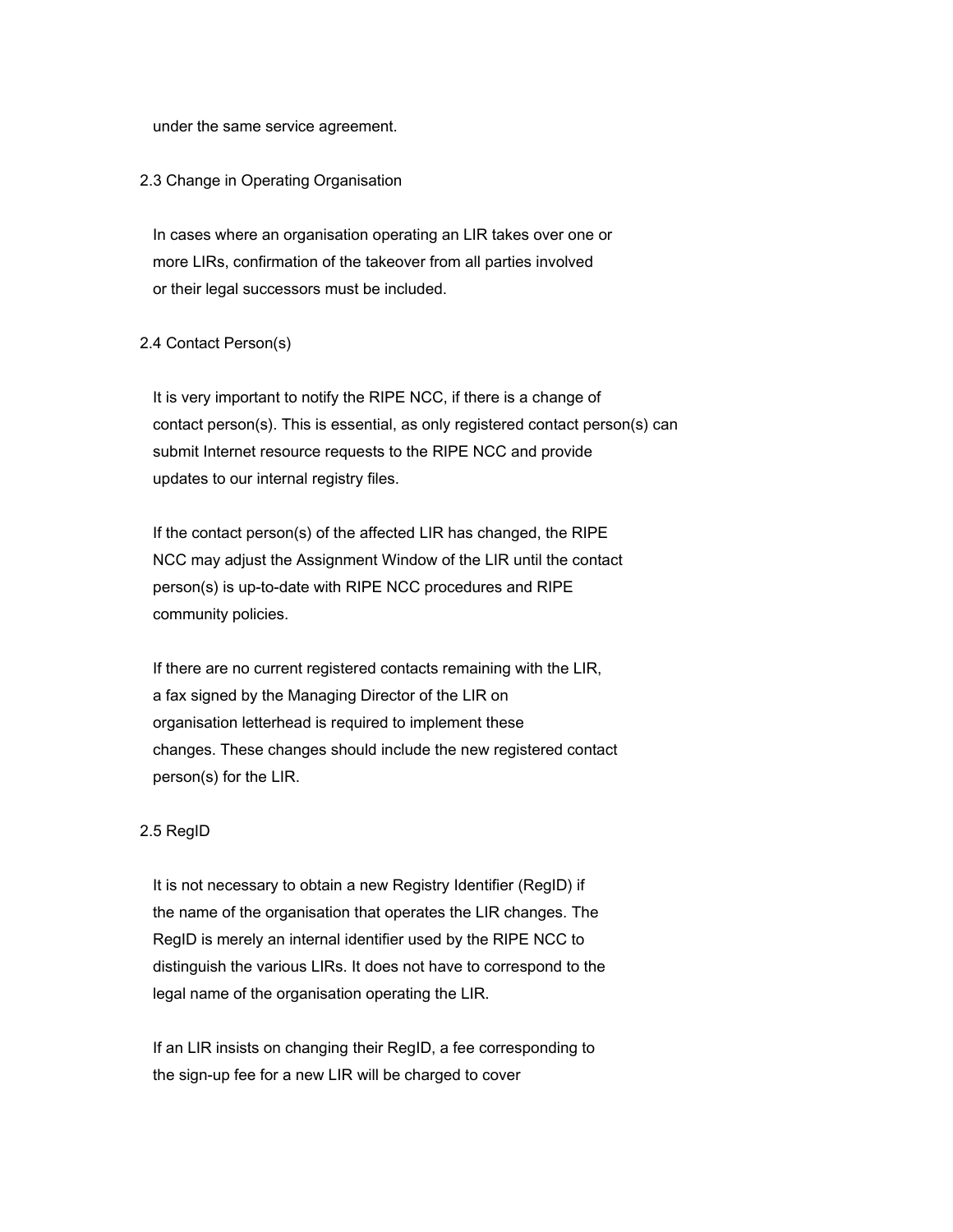additional administrative work generated. Please see the current version of the RIPE NCC Charging Scheme available from the RIPE Document Store at:

#### http://www.ripe.net/ripe/docs/charging.html

#### 2.6 Transfers of Address Allocations

 All transfers of address allocations from one LIR to another LIR (or to a non-LIR) require approval by the RIPE NCC. It is expected that all database objects relating to this allocation be correct and up-to-date before the transfer occurs. Transferred allocations containing a large amount of unassigned address space may be set aside and kept by the RIPE NCC until the other allocations held by the LIR are considered fully used (about 80%). Once the LIR has reached full utilisation in its other allocations, the reserved allocations will be made available to the LIR. For further details on allocation policy, please refer to the document "IPv4 Address Allocation and Assignment Policies in the RIPE NCC Service Region" available from the RIPE Document Store at:

http://www.ripe.net/ripe/docs/ipv4-policies.html

#### 2.7 Takeover Fee

In cases where an organisation operating an LIR takes over one or more LIRs, a takeover fee is due for every LIR taken over (e.g. if three LIRs are taken over, the fee is paid three times). All current outstanding invoices for the LIRs being taken over will also have to be paid in full.

The transfer of address allocations also incurs a takeover fee and does not vary according to the amount of address space being transferred (e.g. if three allocations are being transferred from LIR A to LIR B, the fee is only paid once).

# 3.0 Closing an LIR

 In the case of a closure of an LIR, the RIPE NCC should be contacted at least three months prior to the required closure date at  $\lim_{n \to \infty} \frac{d^n}{dx^n}$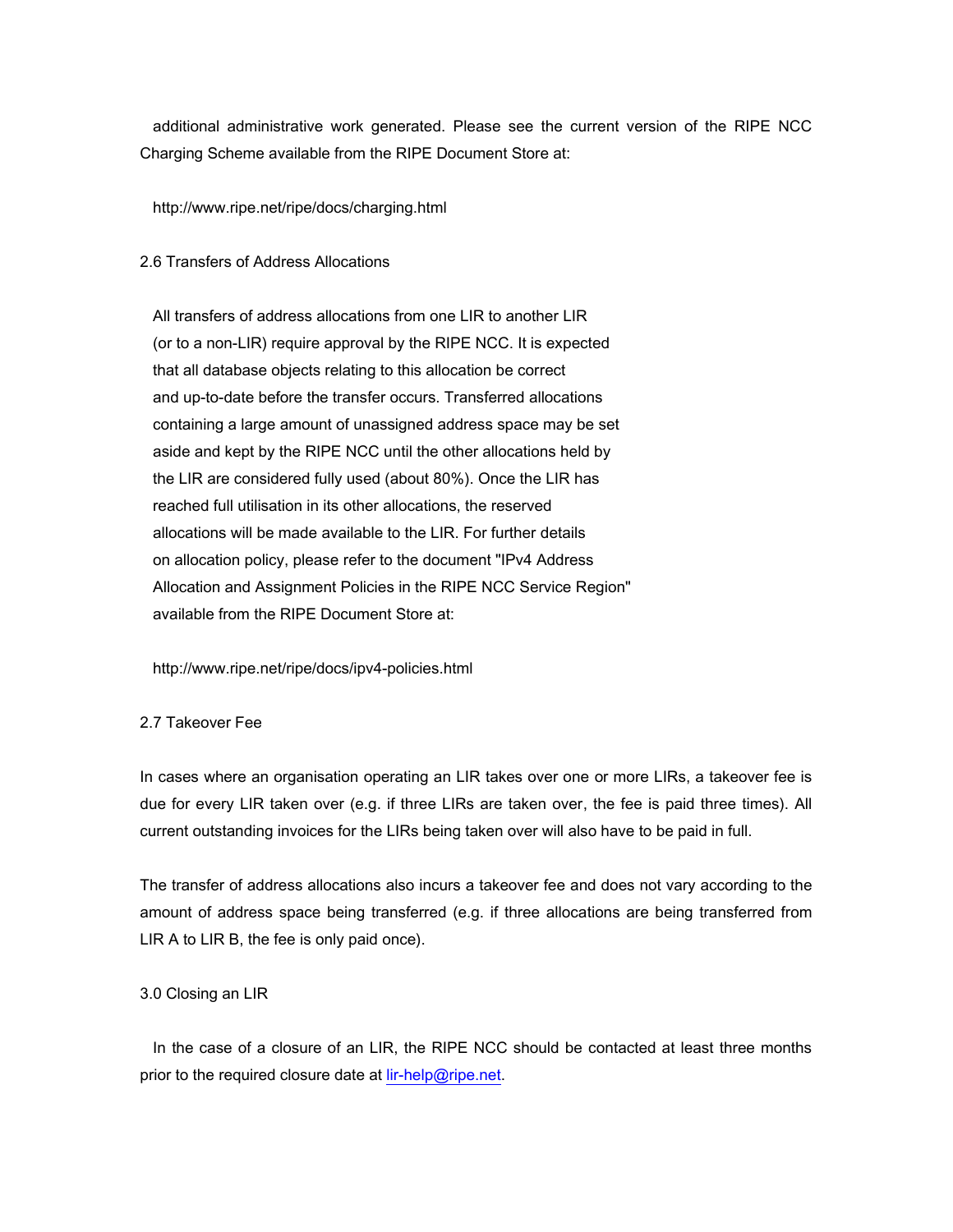Only registered LIR contact person(s) can discuss a closure of an LIR with the RIPE NCC. In case of bankruptcy, the court-appointed administrator may take over these responsibilities.

 To cease operations, an LIR is required to take the following four steps:

 1. Send the RIPE NCC a written request to officially close the LIR. State the reasons for closure of the LIR and state the intention to return the unassigned address space.

 2. Provide the RIPE NCC with documentation of all IP assignments made from address space allocated by the RIPE NCC.

 3. Provide a list of any End Users that have expressed a need to keep their assigned IP address space and/or Autonomous System Number (ASN). Contact information such as e-mail addresses of these End Users should be included. (See section 3.7)

 4. Verify that the contents of the RIPE Database are up-to-date. A closing LIR is responsible for removing any objects entered by them in the RIPE Database that are no longer valid. Please send a confirmation to the RIPE NCC that all obsolete and invalid objects have been removed. (See section 3.8)

## 3.1 Further Assignments

 A closing LIR is not allowed to make any further assignments from its address space allocations.

# 3.2 Finance

 An LIR will continue to be billed for services until a formal request to be closed is sent by a registered contact person(s) of the LIR.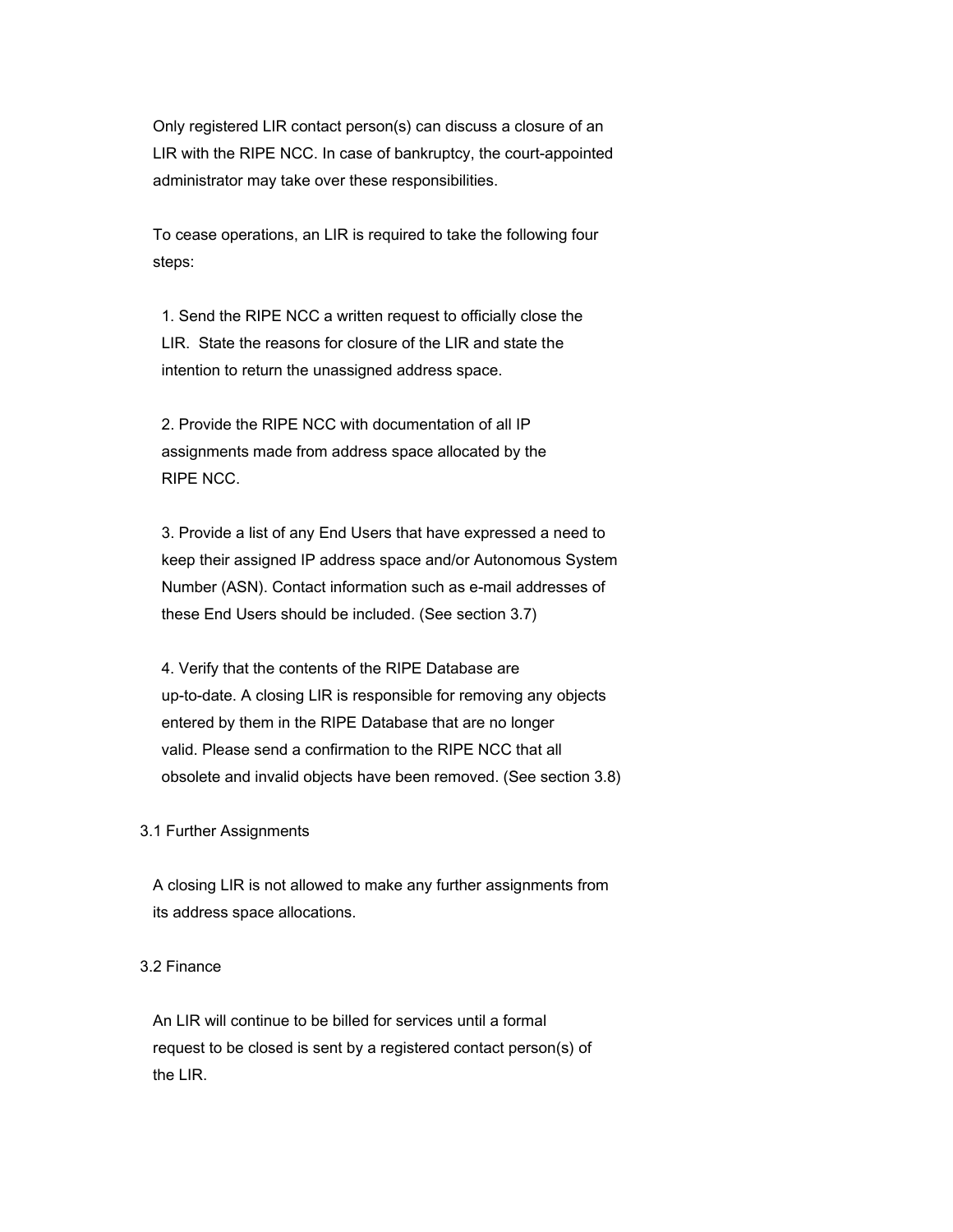In cases of mergers, the LIR whose allocation has been transferred to another LIR will continue to be billed until any inconsistencies are resolved.

## 3.3 Transfers of Address Allocations from a Closing LIR

 If an LIR wishes to transfer its allocations to another existing LIR, it must provide the documentation about all assignments to the LIR receiving the transferred allocation. As outlined above, all transfers require approval by the RIPE NCC and all database objects must be valid and up-to-date.

# 3.4 Open Address Space Requests

 As soon as the LIR decides to close, it should halt any open requests for IP address space and refer the End Users to the list of LIRs. This will prevent the customer from having to renumber at a later date. This list is available at:

http://www.ripe.net/lir/registries/indices/index.html

## 3.5 End Users Keeping Address Assignments

 A closing LIR should always encourage its End Users to renumber into an address allocation held by another LIR. This way, customer assignments can then be routed as part of the other LIR's allocation. Organisations in receipt of a Provider Aggregatable (PA) assignment should note that a new provider will not be able to announce an aggregate block. They may, therefore, have problems getting their addresses routed.

 For more information, please see the RIPE documents "Smallest RIPE NCC Allocation / Assignment Sizes" and "Provider Independent versus Provider Aggregatable Address Space" available from the RIPE Document Store at:

http://www.ripe.net/ripe/docs/smallest-alloc-sizes.html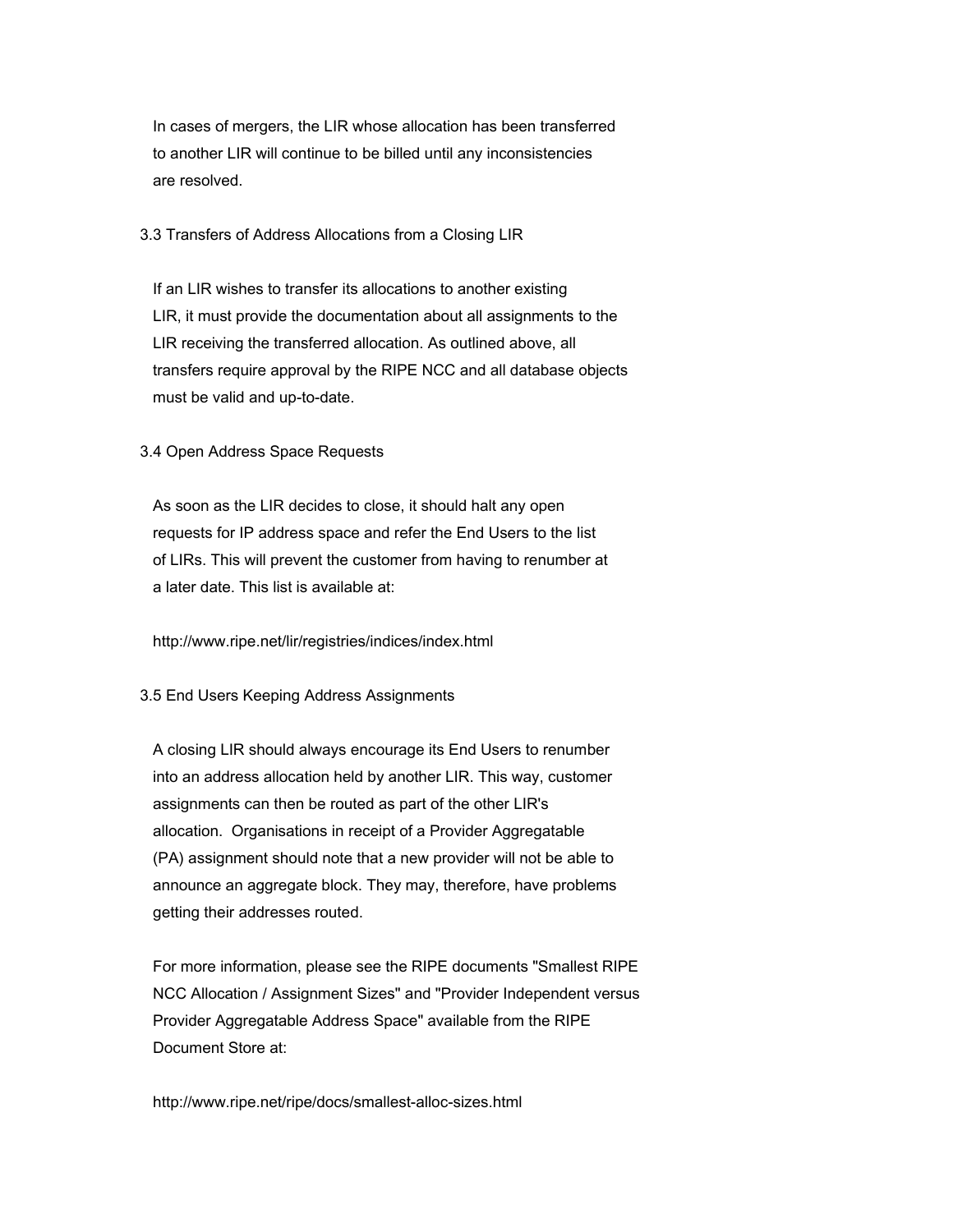http://www.ripe.net/ripe/docs/pi-pa.html

 The LIR should also supply the RIPE NCC with a list of Assignments kept by End users in the following format:

Inetnum Range Size Date Netname

193.0.0.0 - 193.0.1.255 512 19950101 RIPE-NCC

3.6 Continued Internet Connectivity to End Users

 The End Users can continue to use the address space already assigned to them by the closing LIR. The LIR will continue to provide Internet connectivity to its End Users as an Internet Service Provider (ISP). Assignments made by an LIR that has closed are valid for as long as the original criteria under which they were assigned remain valid. (See section 3.8)

3.7 Discontinued Internet Connectivity to End Users

 If the LIR will no longer provide Internet connectivity to End Users with assigned address space, this address space should be retrieved from the End Users by the LIR as they renumber. It is the LIR's responsibility to help its End Users with renumbering.

#### 3.8 Database Responsibilities

 LIRs are responsible for the accuracy of the data they enter into the RIPE Database. In the case of a closure of an LIR, the LIR should remove any objects in the RIPE Database that are no longer valid. This includes inetnum, aut-num and domain objects with obsolete information.

 In cases where End Users of an LIR keep the address space assigned to them after the LIR closes, the LIR maintainer in the database